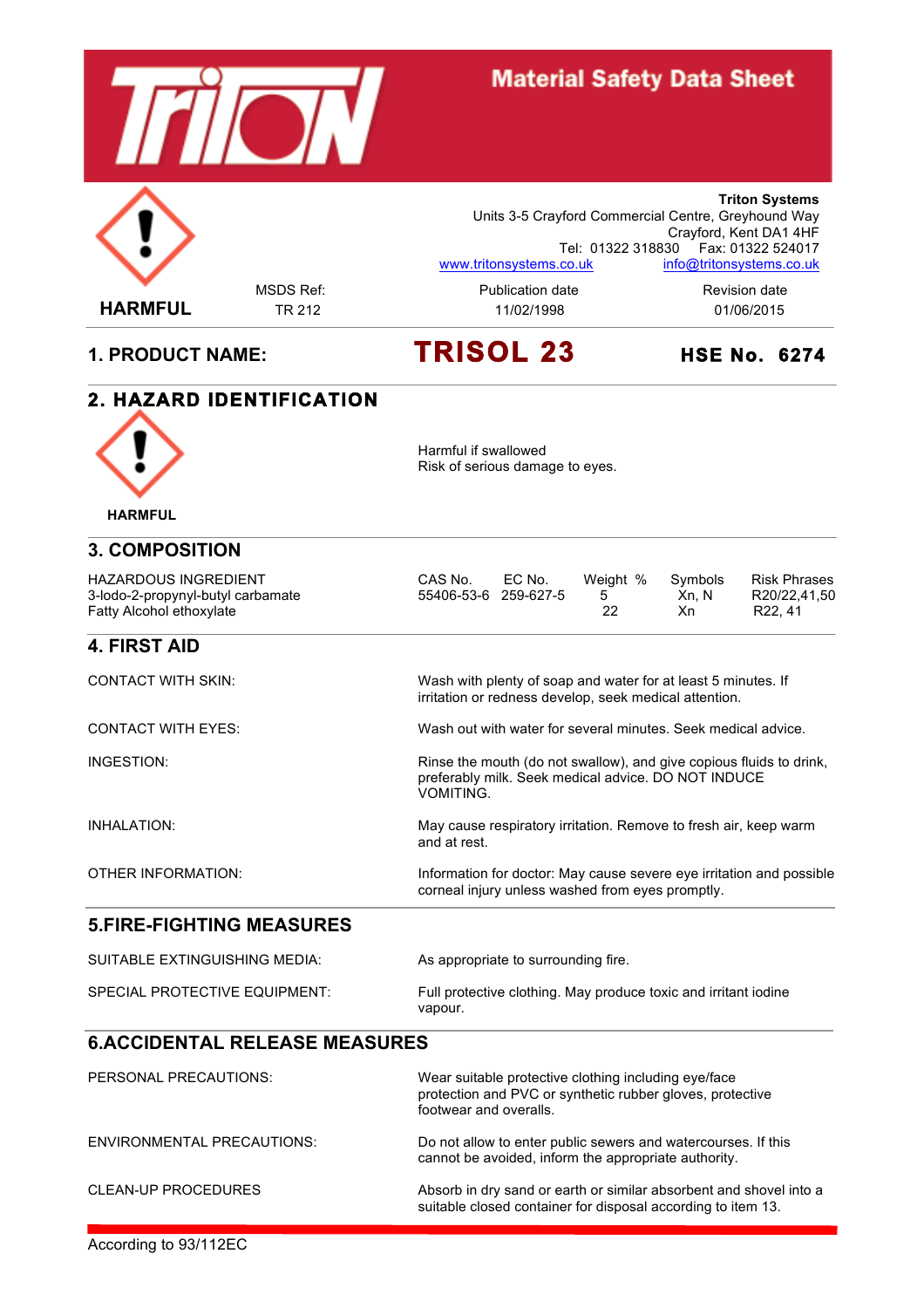

#### **7.HANDLING AND STORAGE**

HANDLING PRECAUTIONS Avoid contact with eyes or skin. Do not breathe spray. Wear suitable protective clothing according to item 8.

STORAGE INFORMATION Protect from frost. Keep containers tightly closed in a cool place. Do not mix or store in galvanised or light metal containers.

#### **8.EXPOSURE CONTROLS/PERSONAL PROTECTION**



Wear goggles or face shield, PVC or synthetic rubber gloves, protective footwear, and overalls.

If spraying wear suitable respiratory protection, either an air-fed mask or cartridge type respirator fitted with a suitable cartridge. It is advisable to wear a suitable head covering and to apply a barrier cream (water-resistant type).

Wash before meals; shower or bathe after work. Do not smoke whilst handling the product.

Do not wear contaminated clothing.

### **9. PHYSICAL AND CHEMICAL PROPERTIES**

| Appearance                  | Clear Liquid      | <b>Oxidising Properties</b>  | None                              |
|-----------------------------|-------------------|------------------------------|-----------------------------------|
| Odour                       | Very slight odour | Vapour Pressure              | No data                           |
| pH                          | Neutral           | Relative density             | $1.02 - 1.04$ (15 <sup>°</sup> C) |
| <b>Boiling Point</b>        | $>100^{\circ}$ C  | <b>Bulk density</b>          | Not Relevant                      |
| <b>Melting Point</b>        | Below 0°C         | <b>Viscosity</b>             | Similar to water                  |
| <b>Flash Point</b>          | $>93^{\circ}$ C   | Solubility                   | Miscible with water               |
| Autoignition<br>temperature | Not Combustible   | <b>Partition Coefficient</b> | No data                           |
| Explosive properties        | Not explosive     | Other data                   |                                   |

| <b>Oxidising Properties</b>  | None                              |
|------------------------------|-----------------------------------|
| Vapour Pressure              | No data                           |
| Relative density             | $1.02 - 1.04$ (15 <sup>°</sup> C) |
| <b>Bulk density</b>          | Not Relevant                      |
| <b>Viscosity</b>             | Similar to water                  |
| Solubility                   | Miscible with water               |
| <b>Partition Coefficient</b> | No data                           |
| Other data                   |                                   |

#### **10. STABILITY / REACTIVITY**

STABILITY: Stable.

CONDITIONS TO AVOID: No special requirements.

#### **11.TOXICOLOGICAL INFORMATION**

3-lodo-2-propynyl-butyl carbamate (I.P.B.C.) is moderately toxic: LD<sub>50</sub> 1470mg/kg (rat, acute, oral). The calculated toxicity of TRISOL 23 is  $LD_{50} > 10,000 \text{mg/kg}$ , based on dilution factors.

It causes severe eye irritation and is a skin irritant.

Ingestion may cause nausea, gastrointestinal irritation and vomiting. Long-term exposure effects are unknown.

MATERIALS TO AVOID: Strong acids and bases.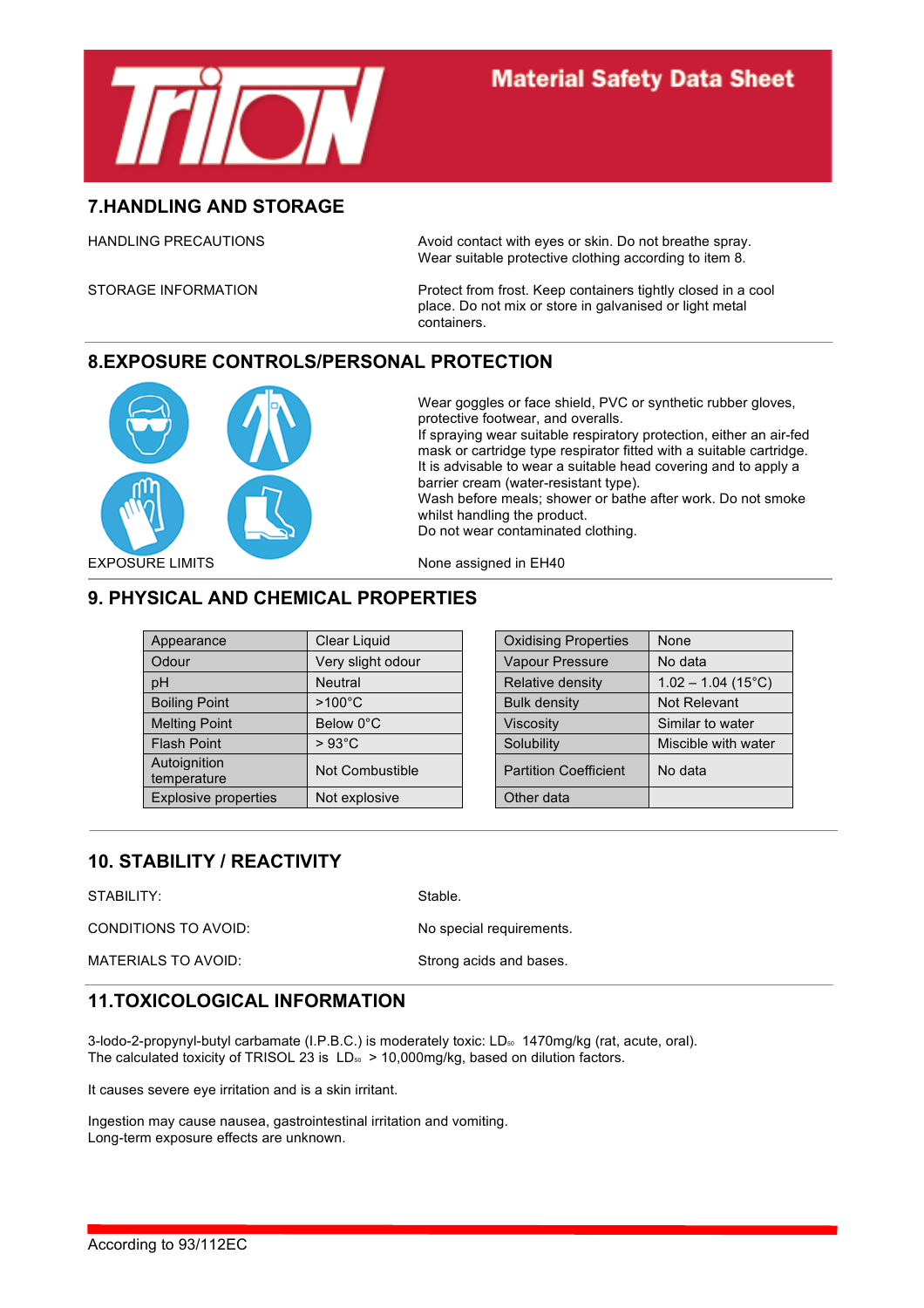

### **12.ECOLOGICAL INFORMATION**

| <b>MOBILITY:</b>                                | No specific information.                                                                                                                      |
|-------------------------------------------------|-----------------------------------------------------------------------------------------------------------------------------------------------|
| DEGRADABILITY:<br>I.P.B.C. is not biodegradable | $COD = 1.148e$ mg/kg (day(s)) for I.P.B.C.                                                                                                    |
| ACCUMULATION:                                   | Bioconcentration factor for Carp: 3.3-4.5                                                                                                     |
| ECOTOXICITY:                                    | Acutely toxic to aquatic organisms.<br>LC <sub>50</sub> (96hr) Blue gill 0.23mg a.i./L. LC <sub>50</sub> (48hr) Daphnia magna<br>$0.696$ mg/L |
| <b>13.DISPOSAL CONSIDERATIONS</b>               |                                                                                                                                               |
| <b>DISPOSAL OF PRODUCT:</b>                     | Chemical residues are normally regarded as Special Waste.<br>Dispose of in accordance with local and national regulations.                    |

DISPOSAL OF PACKAGING: Uncleaned packaging should be treated as for the product. If thoroughly rinsed, it may be treated as general waste for incineration or landfill, according to regulations.

#### **14. TRANSPORT INFORMATION**

UN NO. 3077

ADR/RID Class 9. Item 12(c) ICAO/IATO Class 9. PACKING GROUP **III** 

PROPER SHIPPING NAME ENVIRONMENTALLY HAZARDOUS SUBSTANCES, NOS. Contains Iodocarb (5%) IMCO **Class 9. IMDG Code page 9029** LABEL **Example 2** Harmful, dangerous to the environment (as 100% I.P.B.C)

#### **15. REGULATORY INFORMATION**

CLASSIFICATION Harmful if swallowed Risk of serious damage to eyes

LABEL INFORMATION:

FOR USE ONLY AS A SURFACE BIOCIDE FOR USE ONLY BY PROFESSIONAL OPERATORS

SAFETY PHRASES INCASE OF ACCIDENT OR IF YOU FEEL UNWELL seek medical advice immediately. (Show the label where possible). To avoid risks to man and the environment, comply with the instructions for use. WASH HANDS AND EXPOSED SKIN before meals and after use. WASH ANY CONTAMINATION from skin or eyes immediately. In case of contact with eyes, rinse immediately with plenty of water and seek medical advice. Keep only in the original container. Keep container tightly closed. KEEP IN A SAFE PLACE. KEEP AWAY FROM FOOD, DRINK AND ANIMAL FEEDING STUFFS. Keep out of the reach of children.